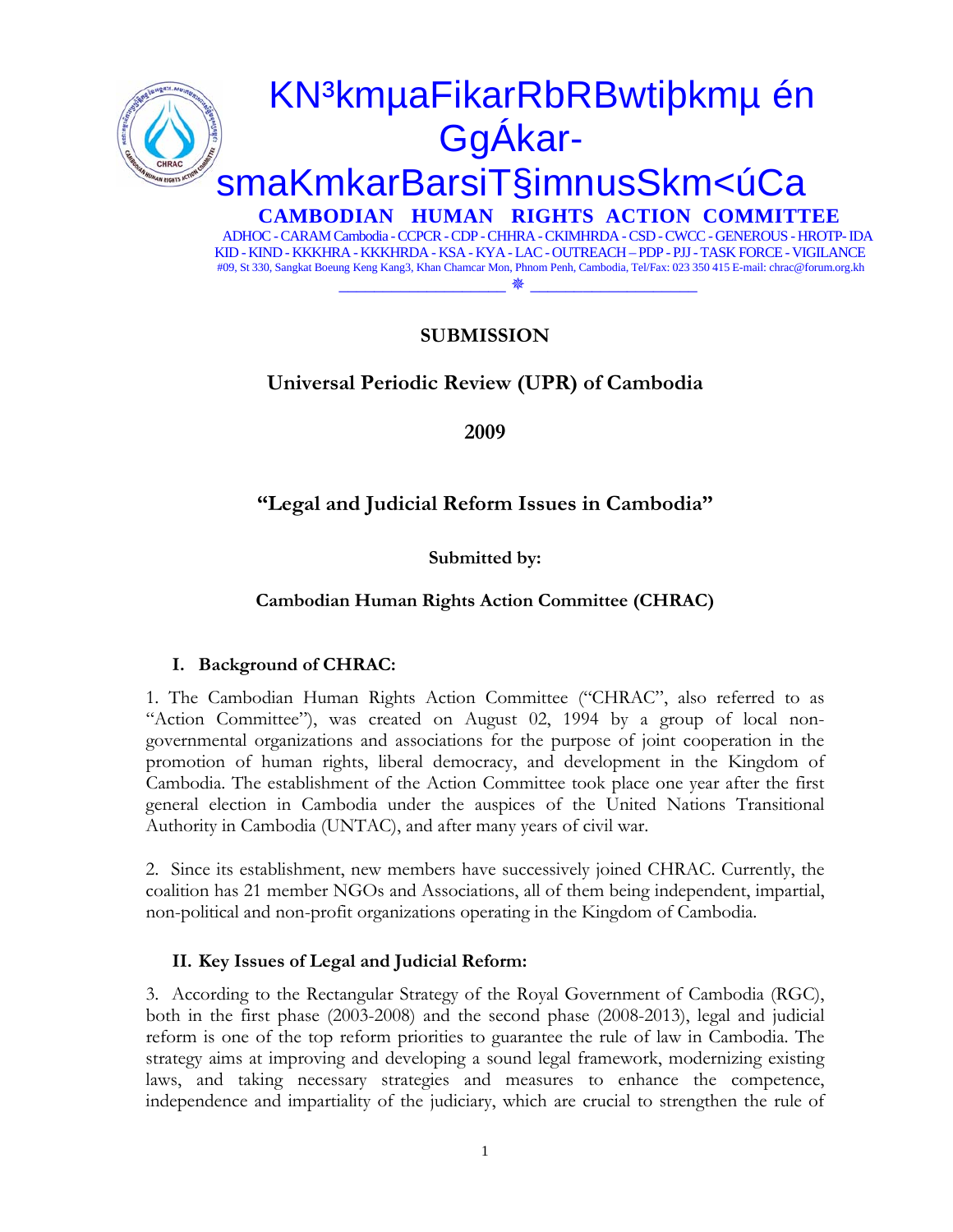law.1 To ensure proper legal and judicial reform, the RGC has developed strategies for legal and judicial reform based on the Constitution of Cambodia which clearly recognizes the rights of the individual, liberal democracy and the separation of powers.2 While these frameworks and strategies have been adopted by the RGC, legal and judicial reform still remains one of the most pressing issues today in Cambodia. The reform process has moved very slowly, and there has been little progress in its substance.

### **A. Slow Progress of Necessary Law Enactment:**

4. There had been some positive developments in the field of law making and legal reform in the reporting period. For instance, 140 laws have passed and promulgated in the third legislature of the National Assembly, including three major codes – the Criminal Procedure Code, the Civil Procedure Code and the Civil Code.3

5. However, of the eight fundamental laws which the RGC promised to adopt, also as part of the Joint Monitoring Indicators (JMIs), at the Consultative Group meeting (CG) of the RGC and major donors in December 2004, many significant laws are still pending in 2009. The remaining fundamental laws urgently require adoption. They include the Penal Code, the Anti-Corruption Law, the Law on the Statute of Judges and Prosecutors, the Law on the Organization and Functioning of the Court, and the Law on the Amendment of the Law on the Organization and Functioning of the Supreme Council of Magistracy. These key laws are necessary to ensure the independence of the judiciary, proper functioning of the courts, increasing the transparency and confidence in the public administration and the courts, good governance and effective functioning of state institutions.

6. The Anti-Corruption law, which the RGC promised to adopt in the third legislature of the National Assembly (by 2008), is still pending under the review of the Ministry of National Assembly-Senate Relations and Inspection (MoNASRI) and has not yet been sent to the National Assembly for adoption. Civil society organizations are very committed to this law and have advocated strongly with the Ministry to finalize the draft law. They have provided crucial inputs since 2006 to enhance the draft law, but there has been no visible progress so far. This development clearly shows the lack of political will to go ahead with this key legal reform project, despite a government's promise that this law would follow the adoption of the Criminal Code.4

7. The other four draft laws and codes have been under drafting and review processes at the relevant ministries of the Government. No consultations with civil society have been sought. For instance, the draft Law on the Amendment of the Law on the Organization and Functioning of the Supreme Council of Magistracy, which was proposed by the National Assembly in 2002, has not yet made any progress and is still under the review of the Ministry of Justice. The Law on the Statute of Judges and Law on the Organization and Functioning of the Court are at present placed under the review of the Ministry of Justice

<sup>-</sup><sup>1</sup> See speech addressed by Prime Minister Hun Sen, Rectangular Strategy for Growth, Employment, Equity and Efficiency, Phase II, at the first Cabinet meeting of the  $4<sup>th</sup>$  legislature of the National Assembly, Phnom Penh, 26 September 2008.

<sup>&</sup>lt;sup>2</sup> Royal Government of Cambodia: *Legal and Judicial Reform Framework*, prepared by Legal and Judicial Reform Council, 20 March 2003.

<sup>&</sup>lt;sup>3</sup> Speech addressed by Prime Minister Hun Sen, Rectangular Strategy for Growth, Employment, Equity and Efficiency, Phase II, at the first Cabinet meeting of the  $4<sup>th</sup>$  legislature of the National Assembly, Phnom Penh, 26 September 2008, para. 22

NGO Position Paper on Cambodia's Development in 2007-2008: *Monitoring the Implementation of 2007 CDCF Joint Monitoring Indicators and the National Strategic Development Plan 2006-2010*, (Phnom Penh: November 2008), p.8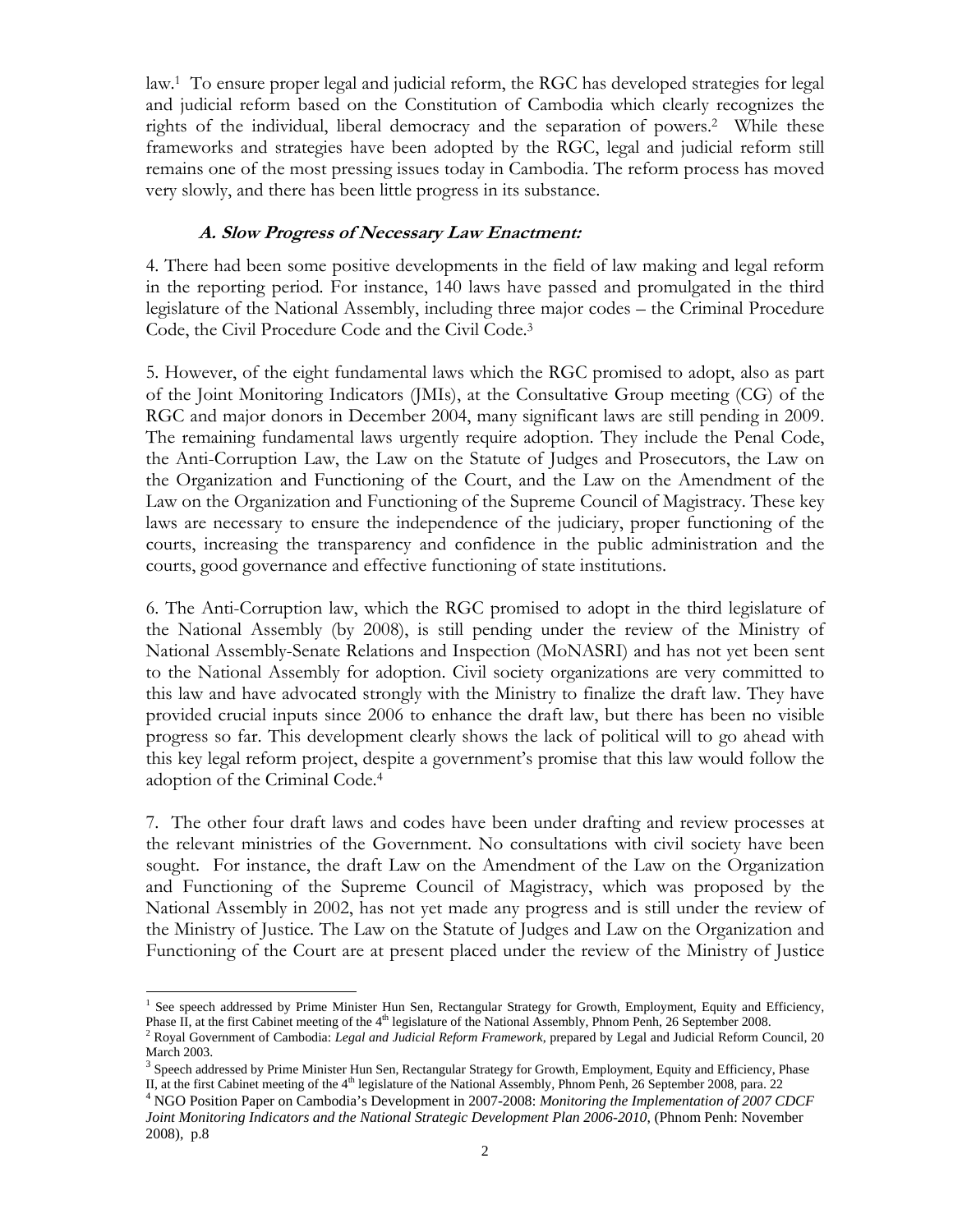and Council of Minister's Council of Jurist. These draft laws are fundamentally significant to guarantee the real independence of the judiciary and the separation of powers as enshrined in the Constitution of the Kingdom of Cambodia. As many reports of national and international observers show the judiciary is under strong criticisms because of corruption, a lack of independence and impartiality.5

## **Recommendations**:

8. In order to help address these challenges, the Royal Government of Cambodia and Cambodian Parliament must:

- Keep earlier promises and speed up the legislative processes to have these fundamental laws enacted and promulgated in accordance with international standards;
- Open space for working and engaging with civil society in consultative processes and to consider their comments on those laws;
- Draft articles of the laws in precise terms in order to ensure a correct interpretation of their meaning;
- Engage as soon as possible in further necessary legal reform, particularly in relation to the establishment of much needed specialized courts, such as the Commercial Court, Family and Juvenile Court, and Administrative Court.

## **B. Independence of the Judiciary:**

9. As spelled out in the Cambodian Constitution, the judiciary is an independent power that upholds impartiality and guarantees the protection of the rights and freedom of citizens.6 Therefore the organization and functioning of the judiciary must be in accordance with the laws which directly govern this body and ensure its independence. Necessary related laws such as Law on the Statute of Judges and Law on the Organization and Functioning of the Court, and in particular the Law on Amendment of the Law on Organization and Functioning of the Supreme Council of Magistracy, are still under review and need to be passed urgently. However, the current practice reveals a dangerous lack of independence which is evident in both insufficient and non-functioning disciplinary mechanisms and in the outcome of some high profile disciplinary cases.

10. The institution's insufficient and ineffective disciplinary action is a major cause for the lack of independence of the judiciary. For example, the replacement of the President of the Court of Appeals by Royal Decree dated 9 August 2007 amounts to a violation of the Constitution and the Law on the Organization and Functioning of the Supreme Council of Magistracy (SCM). The SCM is the only body to authorize and to decide upon judicial appointments, transfers, promotions suspensions, or disciplinary actions. Although the Royal Decree was issued by the King of Cambodia, it did not appear to have been passed on the basis of a SCM's decision, and the King's signature followed a request by the executive power.7 Furthermore, the judicial control mechanism within the Ministry of Justice raises additional concerns in relation to interferences into the independence of the

<sup>-</sup> $<sup>5</sup>$  Ibid, 12</sup>

<sup>&</sup>lt;sup>6</sup> See Constitution of Cambodia (revised on March 04, 1999), Chapter 11, Article 128 (new)

<sup>7</sup> Center for Social Development: 2007 *Annual Court Watch Report*, (Phnom Penh: March 2008), p.6. The Center for Social Development (CSD) is a non-governmental organization that has a Court Watch Project to monitor Cambodian domestic courts' functioning and operations. It makes regularly public its finding on the implementation of both the laws and international treaties of which Cambodia is a signatory to.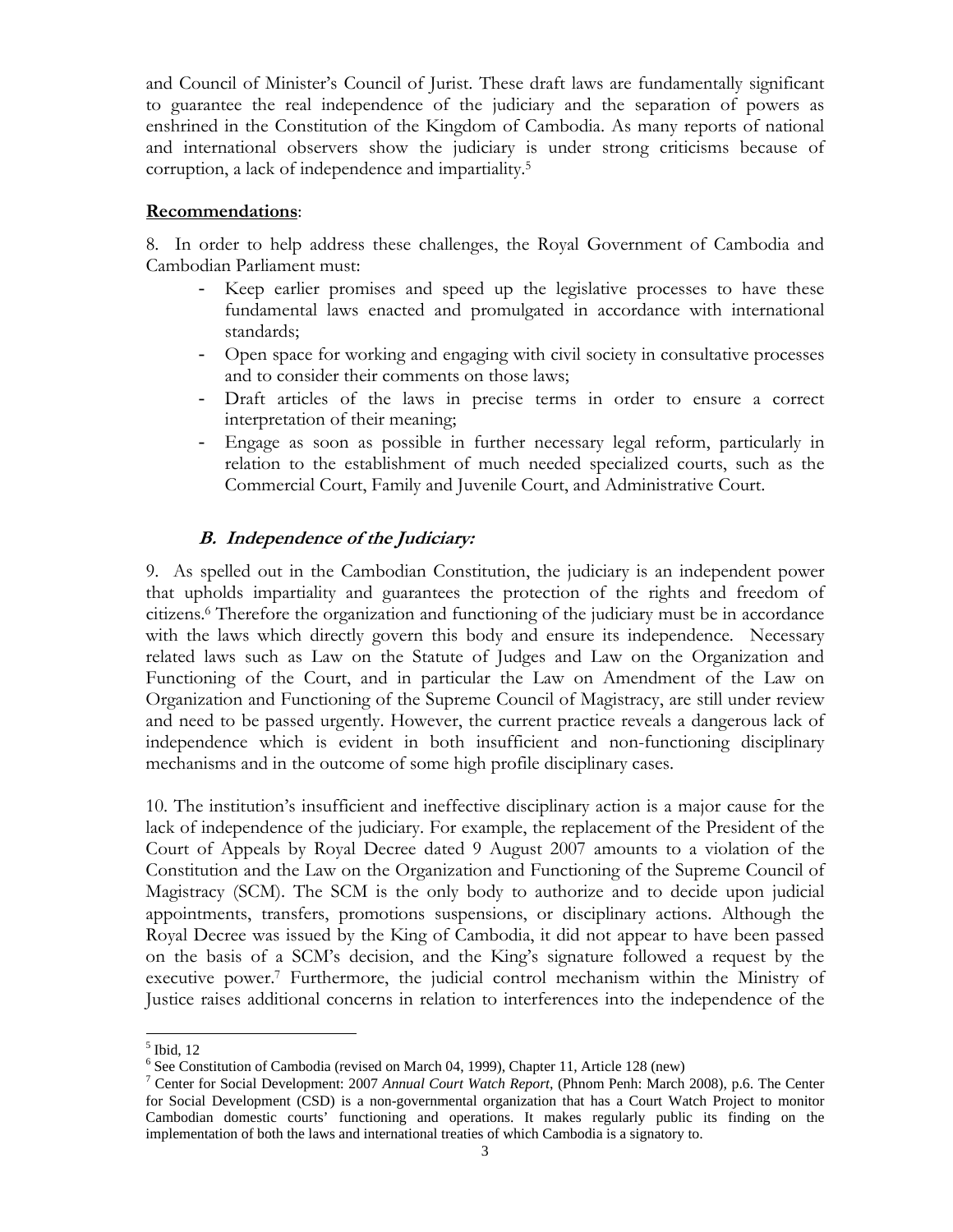judiciary. The Sub-Decree on the Organization and Functioning of the Ministry of Justice, which created the *Judicial General Inspectorate,* also allows for disciplinary actions.. For example, the Chief prosecutor of the Kampong Cham provincial court was suspended in 2007 upon inspection by the Ministry of Justice, which is part of the executive branch.

11. Moreover, civil society organizations have also observed that "despite repeated public pledges by the Royal Government of Cambodia of its commitment to judicial and legal reforms, and millions of dollars invested by foreign donors in reform program since 1992, there has been no progress whatsoever in the single most important issues affecting the court is the lack of independence from political and financial influence."8

## **Recommendations**:

12. Urgent steps need to be taken by the Government of Cambodia and the Parliament to ensure the proper functioning, organization and the independence of the judicial system. Therefore law-makers must:

- Review carefully and adopt urgently the Amendment of the Law on the Organization and Functioning of the Supreme Council of Magistracy and other related laws and statutes;
- Guarantee that the members of the Supreme Council of Magistracy are truly independent from any political affiliation and not a member of any political party;
- Provide an autonomous and transparent budget for the organization and functioning of the Supreme Council of Magistracy;
- Ensure adequate salaries for judges and prosecutors in order to protect from political interference;
- Create provisions on disciplinary offenses, a code of conduct for judges and prosecutors and disciplinary councils to ensure that any judge or prosecutor who is incapable or is found to have committed any wrong doing can be subject to a suspension of his assignment, replacement or dismissal;

# **C. Lack of Law Enforcement or Improper Law Enforcement:**

13. Although many laws have been passed in the past, there exists a fundamental lack of law enforcement, and practices of improper law enforcement committed by the law enforcers are widespread. The lack of law enforcement and improper law enforcement can be witnessed in many cases and have also been recorded as human rights violations. In his report to the Seventh Human Rights Council, UN Special Representative Yash Ghai noted that a major problem is the failure to apply the law fairly and consistently. If law is applied or not applied often depends on the objectives of the Government or local authorities. This unprincipled approach to the law is the cause of numerous human rights violations in Cambodia today.9

14. The most serious cases, that have increasingly become a concern during the reporting period, involve the use of criminal action for unsolved civil cases, especially in relation to

-

<sup>&</sup>lt;sup>8</sup> See full discussion in 2007 Human Rights Report published by the Cambodian League for the Promotion and Defense of Human Rights ("LICADHO"); *or* Report of the Special Representative of the Secretary-General of the United Nations for Human Rights in Cambodia, Yash Ghai to the Seventh Session of Human Rights Council, 28 February 2008, p.10.

 $<sup>9</sup>$  Ibid, p.9</sup>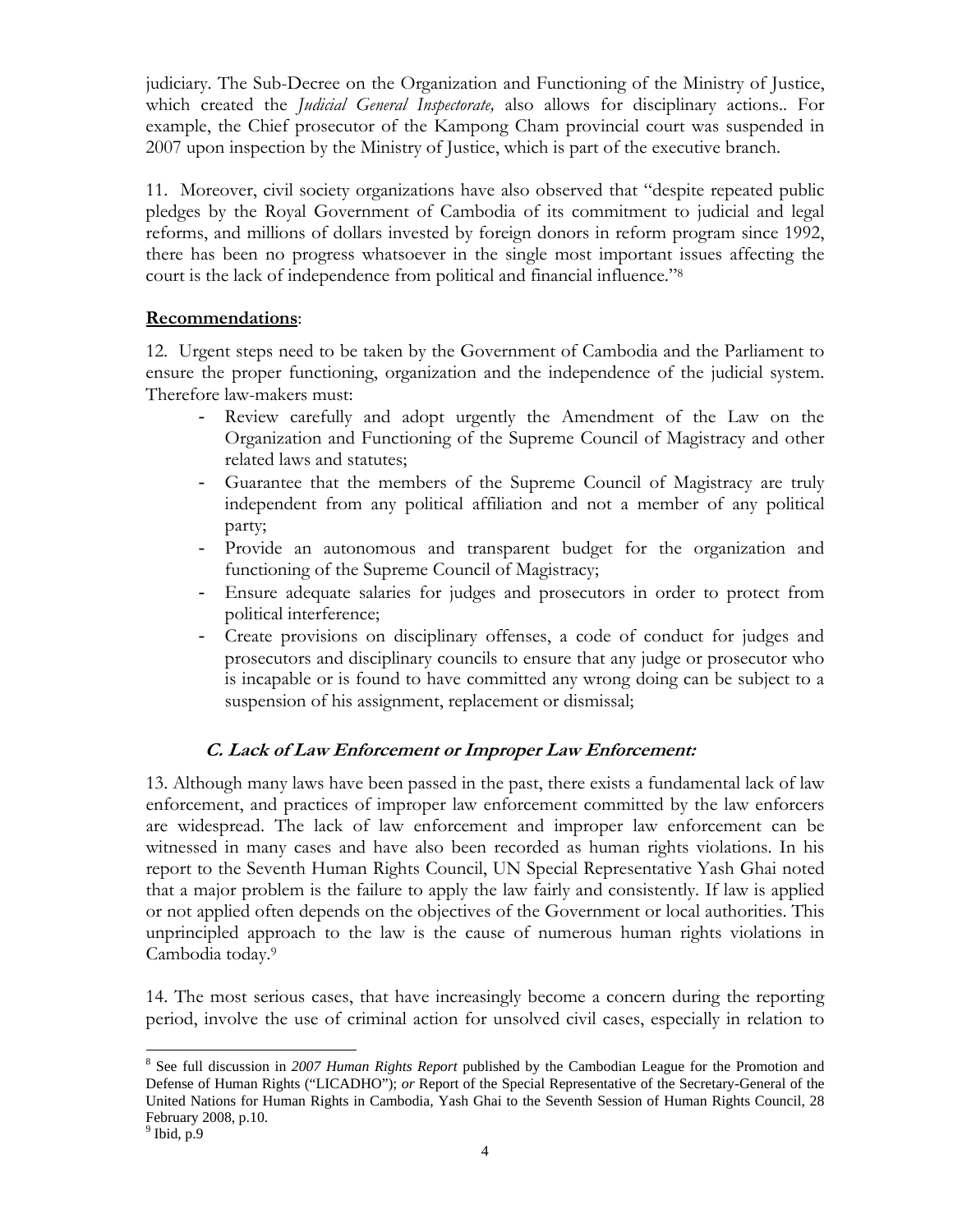land dispute cases and forced evictions. The land law, which was adopted in 2002, has not been properly implemented by both the authorities and the courts. There are at least 31 cases in which affected community representatives have been arrested and detained in courts' detention facilities charged with defamation, disinformation or destroying private property while their land had been grabbed by other parties, mostly local authorities or private companies.10

15. Civil society organizations found that out of 306 cases of land disputes in 2008, 125 cases involve military officials, who are supposed to fulfill a neutral function. However, the practice that the Government grants rights to military units to develop new areas has led to numerous conflicts with people and villagers living in these areas and to unlawful and sometimes forceful resolution of land dispute cases.<sup>11</sup>

16. The increasingly violent climate is evident by the number of high profile cases of homicide and killing, particularly against politicians, trade union leaders, opposition party activists. In most of these cases, no credible investigation has taken place and the perpetrators have not been found and brought to trials. Thus, impunity persists in many parts of Cambodia. The most prominent case is the murder case of Chea Vichea, chief of Free Labor Union, who was shot dead in 2004. Two defendants were arrested and charged of having committed the crime, namely Sok Sam Oeun and Born Samnang. Both local rights and international rights group called for release of the two defendants due to torture and coercion by the police force to get confession, and eye witness's testimony claiming that the two men were not present at the crime scene at all.<sup>12</sup>

#### **Recommendations:**

-

17. So recommendations are as follows:

- Further train judicial officials, police officers and other law enforcement officials so that they fully understand the law and apply it properly and lawfully;
- Guarantee the transparency, neutrality and impartiality of judicial officials and the armed forces in hearing the cases and settling the disputes;
- Law enforcers must be punished in accordance with the law if they fail to fulfill their duties properly.

## **D. Abuses of Power**

18. There are many examples that demonstrate an abuse of power in the implementation of the law either by the executive or by the judiciary itself. The most controversial issues relate to abuse of power with regard to the Prime Minister's "*iron fist*" approach interfering regularly in the courts' operation especially in relation to politically related cases. An example of such a case is the charge of "*mistrust*" against Prince Norodom Rannarith, former President of the National Assembly and president of the FUNCIPEC Party, subsequently named new President of Norodom Rannarith Party, after an internal dispute within his old party – a complaint lodged by his former party's Secretary-General. Similar complaints were lodged against the political opposition leader Sam Rainsy citing

<sup>&</sup>lt;sup>10</sup> Land case statistic compiled by NGO coalitions working on land rights in Cambodia, updated by September 2008. Those coalitions include CHRAC, the Housing Rights Task Forces, and the NGO Forum on Cambodia.

<sup>11</sup> *The 2008 Human Rights Situation Report* published by the Cambodian Human Rights and Development Association ("ADHOC"), (Phnom Penh: 2009), p.39.

<sup>&</sup>lt;sup>12</sup> CHRAC's Investigation Report (conducted by the Sub-Committee on Investigation team) in 2004, 2005, 2006.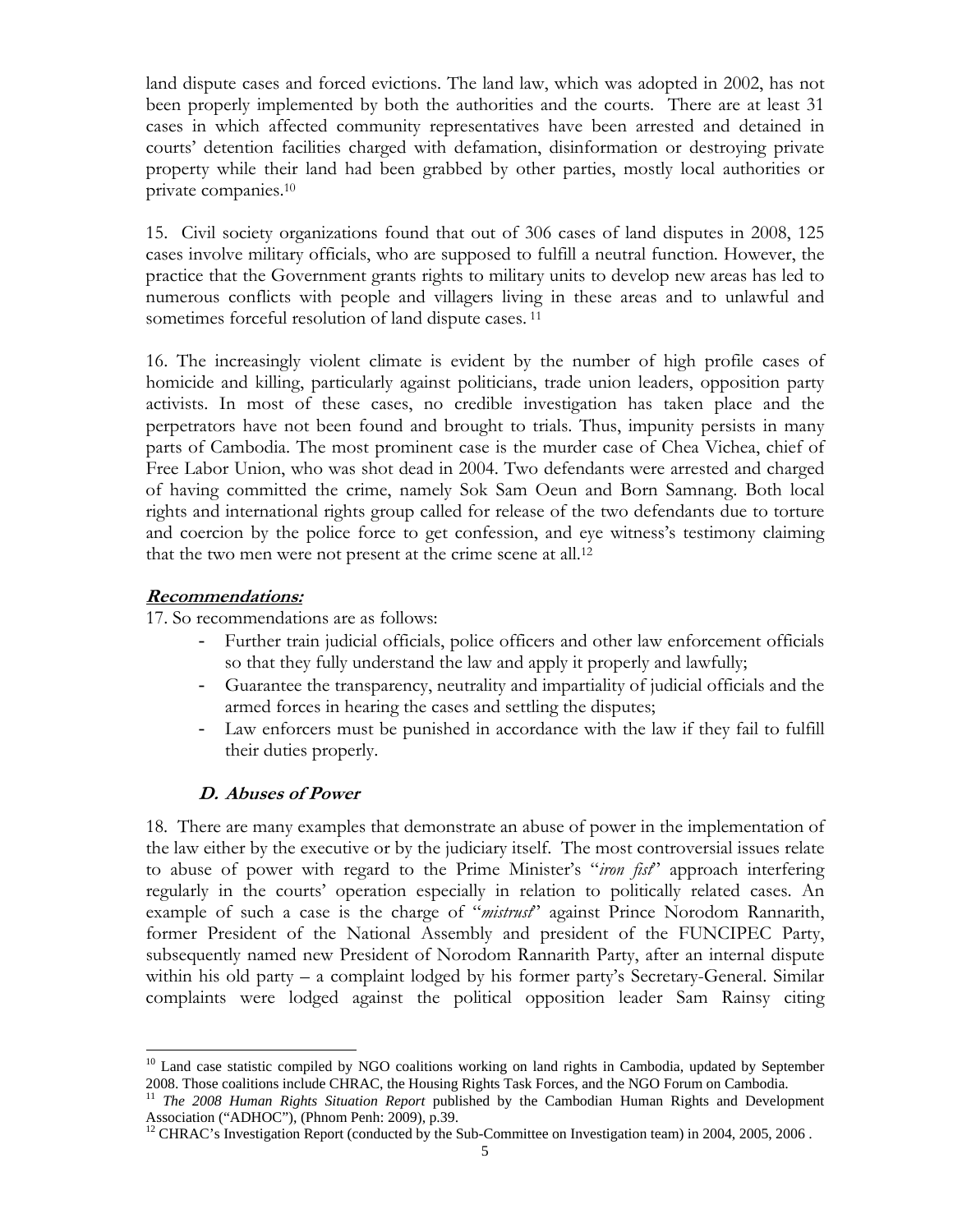"*disinformation*" during the 2008 National Elections Campaigns which developed from a electoral case to a court case.

19. Another controversial issues are the so-called "*Notification Letters*" which are often issued by state authorities, including the district, provincial/municipal offices, and ministries or from the Council of Ministers, to make public their decisions. Civil society organizations are concerned about the power of these administrative notification letters which appear to outweigh the law or judgments of courts, particularly in relation to land disputes cases.

20. Moreover, in a recent speech by Prime Minister Hun Sen<sup>13</sup> about the legal proceedings of the Extraordinary Chambers in the Courts of Cambodia (ECCC), the Prime Minister stated publicly that no further suspects should be investigated and that only the current five charged persons<sup>14</sup> should face trials by this tribunal. There have been various concerns concerning political interferences into the independence of the ECCC and in its efforts to deal with corruption allegations. Any disrespect of the ECCC's independence will seriously affect the Court's credibility.15 In relations to the Prime Minister's comments, one of the five ECCC's Trial Chamber Judges, Dame Silvia Cartwright, a New Zealander, was in the opinion that "countries where the rule of law is respected and where their citizens can be sure of a fair trial are those in which the independence of the courts and judges is guaranteed. The comments, politically motivated or otherwise, which appear to be an attempt to interfere with that independence, are therefore to be deplored.16 "

### **Recommendations**:

-

21. Recommendations are as follow:

- End immediately the practice of politically-related arrests and political influenced court charges against political opponents and other people who exercise their freedom of speech to criticize Government action;
- Respect the separation of power and end in particular interferences of the executive branch into the judiciary;
- Political interference in any court affair, including the ECCC, must be terminated in order to ensure proper functioning and the independence of the judiciary and to guarantee justice for victims of crimes;
- In relation to the practice of "notification letters", state precisely the power these administrative letters have, particularly in relation to the existing legal framework;

## **E. Protection of Fundamental Human Rights:**

22. Cambodia is party to many international human rights treaties and instruments. The Constitution of Cambodia17 requires that the State must fully oblige to these treaties to

and Khieu Samphan (former head of presidium).

<sup>&</sup>lt;sup>13</sup> Prime Minister's speech on 31 March 2009 at an inauguration ceremony in Preah Sihanouk province, Cambodia. <sup>14</sup> Kaing Guek Eav (Duch), former chief of S-21 Center, Nuon Chea (former president of national assembly), Ieng Sary (former deputy prime minister in charge of foreign affairs), Ieng Thirith (former minister of Social Action)

<sup>&</sup>lt;sup>15</sup> NGO Joint Statement dated on 14 January 2009, See also Lao Mong Hay: *Khmer Rouge tribunal must have autonomy,* UPI Asia.com at

http://www.upiasia.com/Human\_Rights/2009/03/18/khmer\_rouge\_tribunal\_must\_have\_autonomy/8850/ and See also Amnesty International's Statement on *"Cambodia: A Historic Day for Khmer Rouge Victims" March 27, 2009*  <sup>16</sup> MAGGIE TAIT – NZPA: *Interference 'deplored' by judge* available at

http://www.stuff.co.nz/world/asia/2315921/Interference-deplored-by-judge

<sup>&</sup>lt;sup>17</sup> See Constitution of Cambodia, Article 31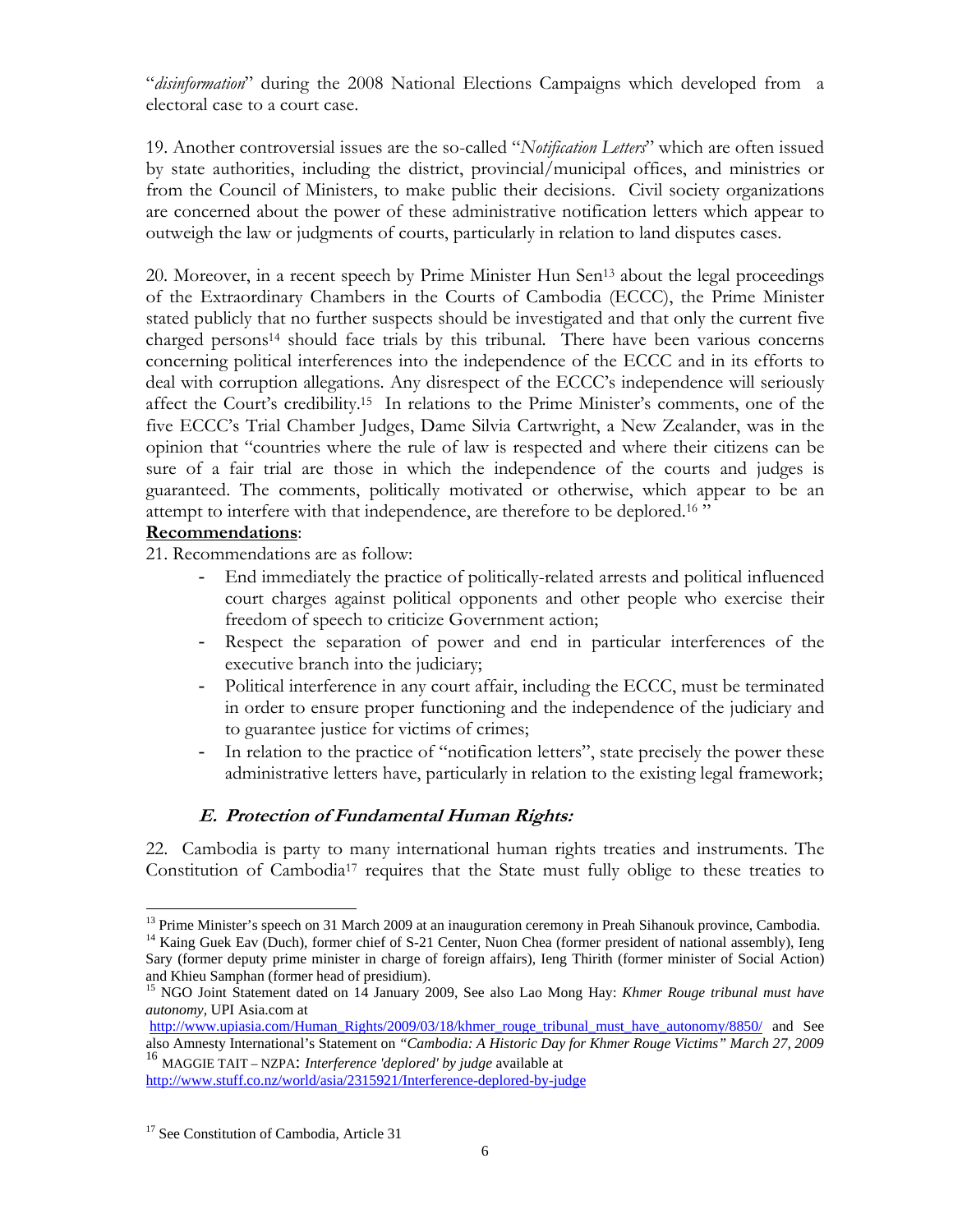ensure the promotion, protection and respect for human rights. However, there have only been rare cases in which both the lower court and upper court use international human rights treaties, especially the International Covenant on Civil and Political Rights (ICCPR) to recognize and defend fundamental fair trials rights. Those rights are regularly violated, such as the presumption of innocence, rights to counsel, right to have a fair, competent and impartial tribunal, right to liberty and security in person (detention over time limited by the criminal procedure law), right to undue delay of trial, right to remain silence (tortured for confession), and some of the defendant's rights.18

23. It can be further noted that the implementation international treaties, which can also defined as domestic law, is insufficient, and as a consequence there are still ongoing violations of human rights which need to be taken into consideration. Therefore, international treaty obligations are rarely applied to recognize fundamental rights in the Cambodian criminal justice system.19

### **Recommendations:**

-

24. The following are the recommendations for addressing the above-mentioned issues:

- Fully incorporate international human rights treaties which the State of Cambodia has ratified into domestic law;
- Better train judges, prosecutors and other judicial officials, especially the judicial police, on human rights principles and international human rights treaties;
- The judges and prosecutors should engage in public activities, especially in relations to discussion about the "law and human rights", to raise awareness about the rule of law;
- Implement the international human rights treaties.

 *Phnom Penh, April 10, 2009* 

| No.            | Name                | Position                  | Name of Organization                |
|----------------|---------------------|---------------------------|-------------------------------------|
|                | Mr. SOK Sam Oeun    | Chairman/                 | Cambodian Human Rights Action       |
|                |                     | <b>Executive Director</b> | Committee (CHRAC)/                  |
|                |                     |                           | Cambodian Defenders Project (CDP)   |
|                |                     |                           | email:                              |
|                |                     |                           | samoeun sok@cdpcambodia.org         |
| $\overline{2}$ | Mr. THUN Saray      | President                 | Cambodian Human Rights and          |
|                |                     |                           | Development Association (ADHOC)     |
|                |                     |                           | Email: saray@online.com.kh          |
| 3              | Ms. Theary SENG     | <b>Executive Director</b> | Center for Social Development (CSD) |
|                |                     |                           | Email: theary@csdcambodia.org       |
| $\overline{4}$ | Mr. HANG Chhaya     | <b>Executive Director</b> | Khmer Institute of Democracy (KID)  |
|                |                     |                           | Email: director.kid@online.com.kh   |
| 5              | Ms. SAY Saravathany | <b>Executive Director</b> | Cambodian Women Crisis Center       |
|                |                     |                           | (CWCC)                              |
|                |                     |                           | Email: vathany.say@gmail.com        |
| 6              | Mr. RUN Saray       | <b>Executive Director</b> | Legal Aid of Cambodia (LAC)         |

#### **This Stakeholder's Report is endorsed by CHRAC's Members:**

<sup>&</sup>lt;sup>18</sup> See detail discussion in the Annual Court Watch Report 2007 published by the Center for Social Development  $\overline{\text{ (CSD)}}$ .<br> $\overline{\text{ (9 -)}}$ 

Interview with Mr. Sok Sam Oeun, Chairman of CHRAC and Executive Director of Cambodian Defenders Project (CDP). CDP is a legal aid NGO providing free of charge counsel to defendants, particularly the poor.